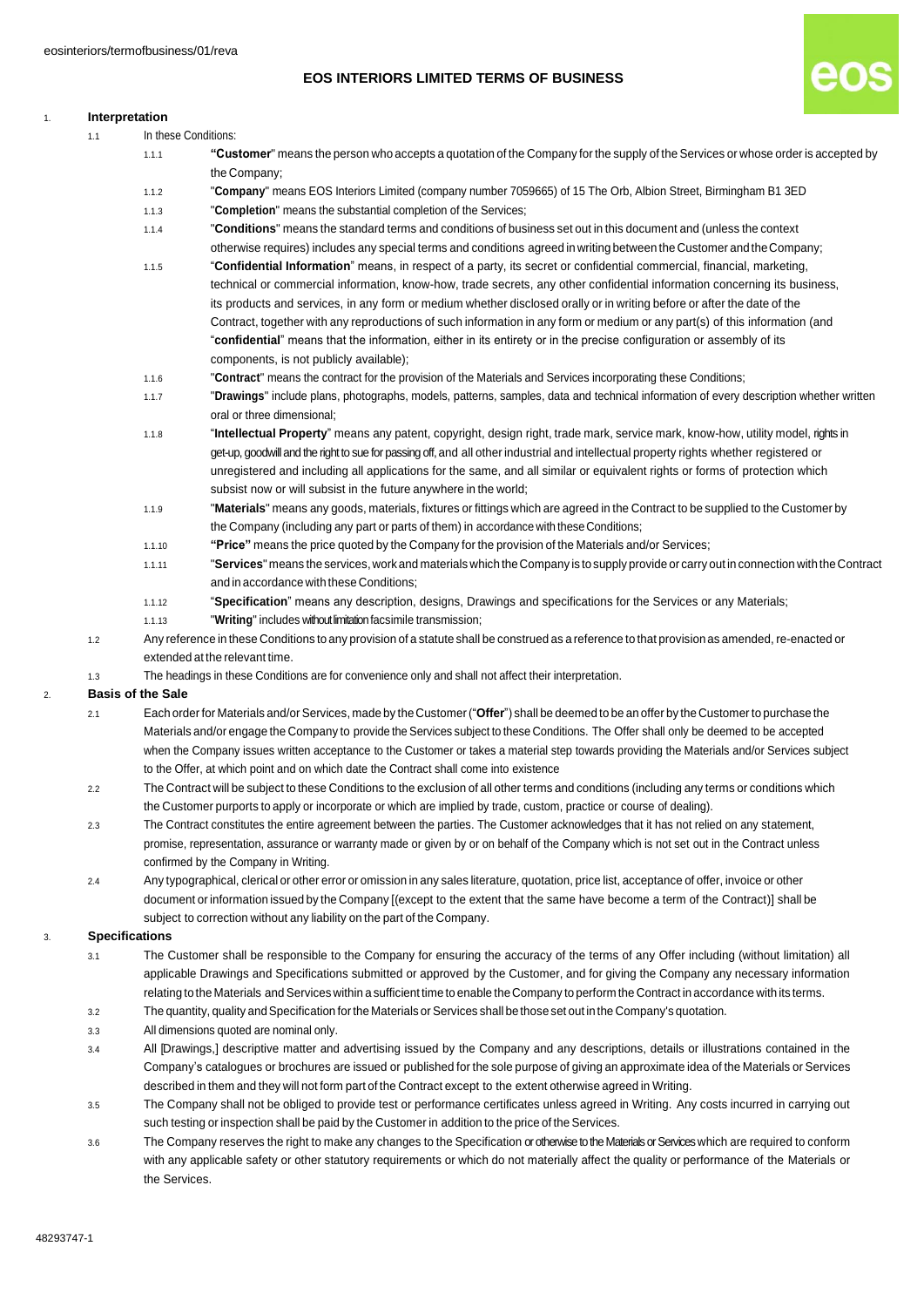- 3.7 No Contract, Drawings or Specification may be amended or varied by the Customer except with the written agreement of the Company and on terms that the Customer shall indemnify the Company in full against all loss (including loss of profit), costs (including the cost of all labour and materials used), damages, charges and expenses incurred by the Company as a result of such amendment or variation. The Company is not bound to agree to any such amendment or variation.
- 3.8 To the extent that the Goods are to be manufactured in accordance with a Specification supplied by the Customer, the Customer shall indemnify the Company against all liabilities, costs, expenses, damages and losses (including any direct, indirect or consequential losses, loss of profit, loss of reputation and all interest, penalties and legal and other reasonable professional costs and expenses) suffered or incurred by the Company in connection with any claim made against the Company for actual or alleged infringement of a third party's Intellectual Property arising out of or in connection with the Company's use of the Specification.

### 4. **Price**

- 4.1 The Company reserves the right, by giving notice to the Customer at any time prior to Completion to increase the Price of the Materials and/or Services to reflect any increase in the cost to the Company which is due to:
	- 4.1.1 any factor beyond the control of the Company (such as, without limitation, any foreign exchange fluctuation, currency regulation, alteration of duties);
	- 4.1.2 any change in delivery dates required by the Customer;
	- 4.1.3 any change in quantities or the Specifications for the Materials or Services which is requested by the Customer and agreed by the Company; or
	- 4.1.4 any delay caused by any instructions or acts or omissions of the Customer or failure by the Customer to comply with the terms of the Contract.
- 4.2 The Price is exclusive of any applicable value added tax which the Customer shall pay in addition.

### 5. **Terms of Payment**

- 5.1 Subject to any special terms agreed in Writing between the Customer and the Company, the Company shall invoice the Customer forthePrice on or at any time after Completion.
- 5.2 The Customer shall pay the Price in full in pounds sterling without any deduction or set-off within 14 days of the date of the Company's invoice. The time of payment of the Price shall be of the essence. Receipts for payment will be issued only upon request.
- 5.3 Notwithstanding any other provision, all amounts payable to the Company underthe Contract shall become due immediately upon termination ofthe Contract for whatever reason.
- 5.4 If the Customer fails to make payment on the due date then, without prejudice to any other right or remedy available to the Company, the Company shall be entitled to:
	- 5.4.1 terminate the Contract without any liability, or suspend performance of the Contract until any outstanding amounts due to the Company have been paid in full;
	- 5.4.2 appropriate any payment made by the Customer to such of the Materials or Services (supplied under any contract between the Customer and the Company) as the Company may think fit;
	- 5.4.3 charge the Customer interest (both before and after any judgment) on the amount unpaid, at the rate of four per cent (4%) per annum above [Lloyds TSB Bank plc] base rate from time to time, accruing on a daily basis until payment in full is made; and
	- 5.4.4 charge the Customer for the cost of obtaining judgment or payment to include all reasonable professional costs (including legal fees) and other costs of issuing proceedings or otherwise incurred pursuing a debt recovery procedure.
- 5.5 No indulgence granted by the Company to the Customer concerning the Customer's obligations under this Condition 5 shall be or be deemed to be a credit facility.
- 5.6 Payment shall not be deemed to have been made until payment in cash or cleared funds has been received by the Company.

### 6. **Delivery of Materials and Provision of Services**

- 6.1 Unless otherwise agreed in Writing delivery of the Materials shall take place at the Customer's place of business in normal business hours.
- 6.2 Any dates specified by the Company for delivery of Materials are intended to be an estimate only and time for delivery shall not be of the essence. If no dates are so specified, without prejudice to the foregoing the Company shall use reasonable endeavors to deliver any Materials within a reasonable time.
- 6.3 Any dates specified by the Company for eitherthe commencement or completion of theServices are intended to be estimates only and time for performance shall not be of the essence.
- 6.4 The Company may sub-contract performance of any of theServices (or part thereof) to any person, firm or corporation.
- 6.5 If for any reason the Customer does not accept delivery of any of the Materials, or the Company is unable to deliver the Materials on time because the Customer has not provided appropriate instructions, documents, licences or authorisations then the Materials will be deemed to have been delivered, risk passing to the Customer and the Company may:
	- 6.5.1 store theMaterials until actual delivery whereupon the Customerwill be liable for allrelated costs and expenses (including without limitation storage and insurance); or
	- 6.5.2 sell the Materials at the best price readily obtainable and (after deduction of all reasonable storage and selling expenses) charge the Customer for any shortfall below the Contract Price.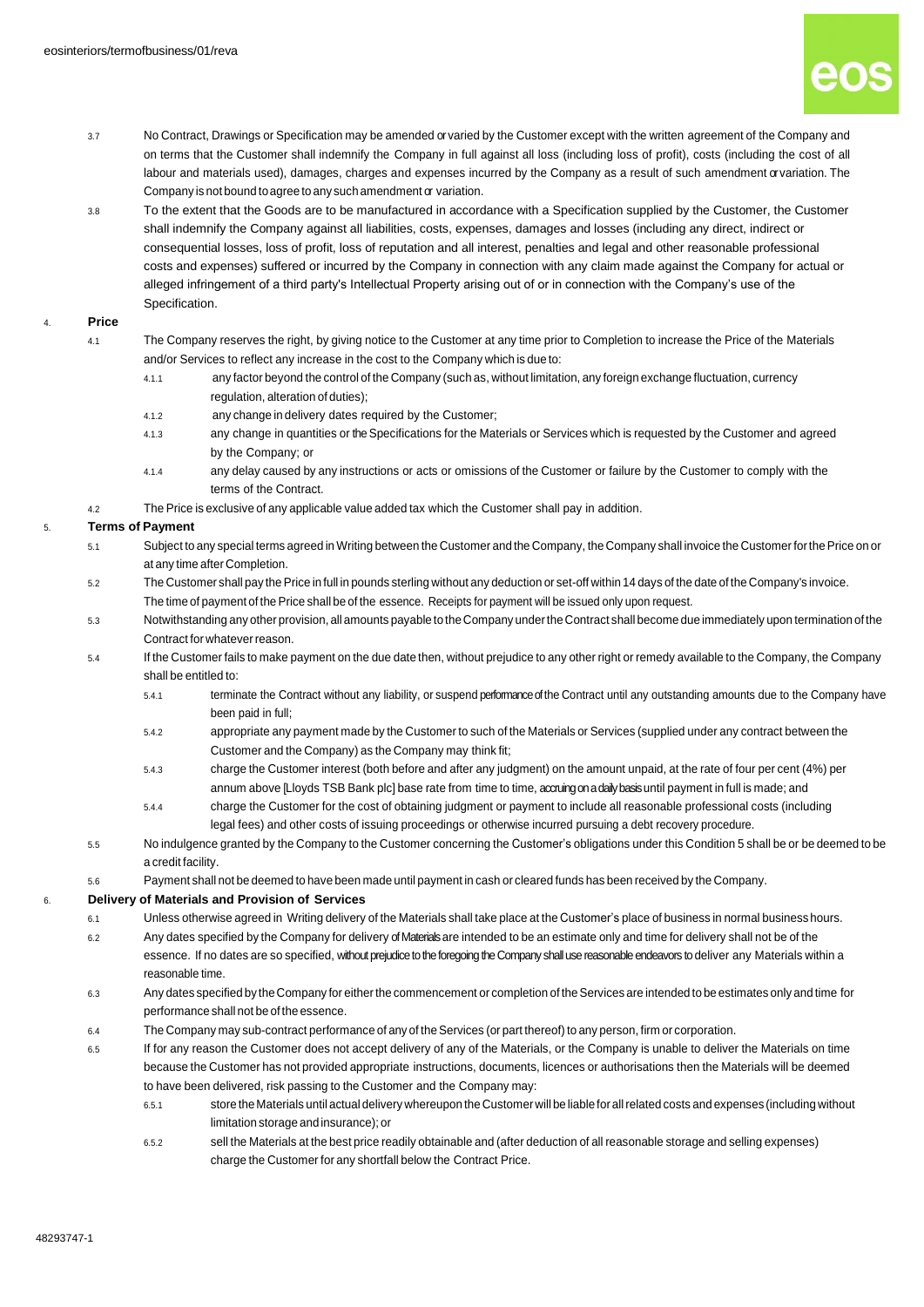- 6.6 The Company shall be entitled at its discretion to make delivery of the Materials by instalments and to invoice the Customer for each instalment individually. Where the Materials are to be delivered in instalments, each delivery shall constitute a separate Contract and failure by the Company to deliver any one or more of the instalments in accordance with these Conditions or any claim by the Customer in respect of any one or more instalments shall not entitle the Customer to treat the Contract as a whole as repudiated or to refuse to accept subsequent instalments.
- 6.7 The Company will not be liable for any loss (including but not limited to loss of profit), costs, damages, charges or expenses caused directly or indirectly by any delay in the delivery of the Materials (even if caused by the Company's negligence), nor will any delay entitle the Customer to terminate or rescind the Contract unless such delay exceeds 90 days.
- 6.8 The Company shall only be liable for any non-delivery of Materials (even if caused by the Company's negligence) if the Customer gives written notice to the Company within 7 days of the date when the Materials would, in the ordinary course of events, have been delivered.
- 6.9 The liability of the Company for non-delivery of the Materials of non-performance of Services shall be limited to replacing the Materials or performing the Services within a reasonable time, or issuing a credit note at the pro rata Contract rate against any invoice raised for such Materials or Services (as the case may be).
- 6.10 TheServices will be deemed to becompleted and the relevant element of thePrice to be due and payable forthwith when the Company issues a written notice tothe Customer confirming Completion.

# 7. **Risk and Property**

- 7.1 Risk of damage to or loss of any Materials shall pass to the Customer at the time of delivery or, if the Customer wrongfully fails to take delivery of the Materials, the time when the Company has tendered delivery.
- 7.2 Title to and property in the Materials supplied under the Contract shall remain vested in the Company (even though they have been delivered and risk has passed to the Customer)

until:

- 7.2.1 the Price has been paid in full; and
- 7.2.2 all other money payable by the Customer to the Company under this or any other contract, and which has become due for payment prior to title to the Materials passing, has been paid, discharged or satisfied in full..
- 7.3 The Customer acknowledges that it is in possession of the Materials solely as bailee for the Company until such time as title in the Materials passes to the Customer.
- 7.4 Until title to and property in the Materials pass to the Customer the following provisions shall apply:
	- 7.4.1 the Company may at any time without prior notice to the Customer require the Customer to deliver the Materials up to the Company and the Company may repossess and resell the Materials whether or not they have been affixed to any property if any of the events specified in Conditions 12 or 13 occur orif any sum due totheCompany from theCustomer under this Contract or any other contract or on any other account is not paid when due and the Company will be entitled to free and unrestricted entry and access to the Customer's premises and/or other locations where any of the Materials are situated at any time without prior notice to exercise its rights under this Condition 7.4.1;
	- 7.4.2 the Customer must store any Materials delivered prior to the commencement of the provision of theServices in a proper manner in conditions which adequately protect and preserve them without any charge to the Company and not tamper with any identification upon the Materials or their packaging but shall ensure that they are clearly identified as belonging to the Company. Without prejudice to Condition 7.4.1 above the Company will be entitled to examine the Materials in storage at any time during normal business hours but the Company must give the Customer reasonable notice of the Company's intention to do so and to enter upon any premises the Customer owns, occupies or controls for that purpose.
- 7.5 The Customer shall not be entitled to pledge or in any way charge by way of security for any indebtedness any of the Materials which remain the property of the Company, but if the Customer does so all moneys owing by the Customer to the Company shall (without prejudice to any other right or remedy of the Company) forthwith become due and payable.
- 7.6 The Company's rights and remedies set out in this Condition 7 are in addition to and shall not prejudice, limit or restrict any of the Company's other rights or remedies under these Conditions or the Contract or otherwise implied by law.
- 7.7 Nothing contained in this Condition shall confer any right on the Customer to return the Materials orrefuse or delay payment.

# **8. Customer's Obligations**

- 8.1 The Customer shall:
	- 8.1.1 procure safe access to the premises and the provision of adequate power, lighting, heating and other such facilities or supplies for the Company's employees or agents in accordance with the demands of any applicable legislation and as the Company shallreasonably require in order for the Company to perform the Services and deliver the Materials;
	- 8.1.2 co-operate with the Company in all matters relating to the Services;
	- 8.1.3 provide the Company with such information and materials as the Company may reasonably require to supply the Services, and ensure that such information is accurate in all material respects;
	- 8.1.4 comply with all applicable laws and regulations requirements in force from time to time;
	- 8.1.5 obtain and maintain all necessary licences, permissions and consents which may be required for the Services or the delivery of the Materials before the date on which the Services are to start or the Materials are to be delivered (as the case may be); and
	- 8.1.6 keep and maintain all materials, equipment, documents and other property of the Company at the Customer's premises in safe custody at its own risk in good condition.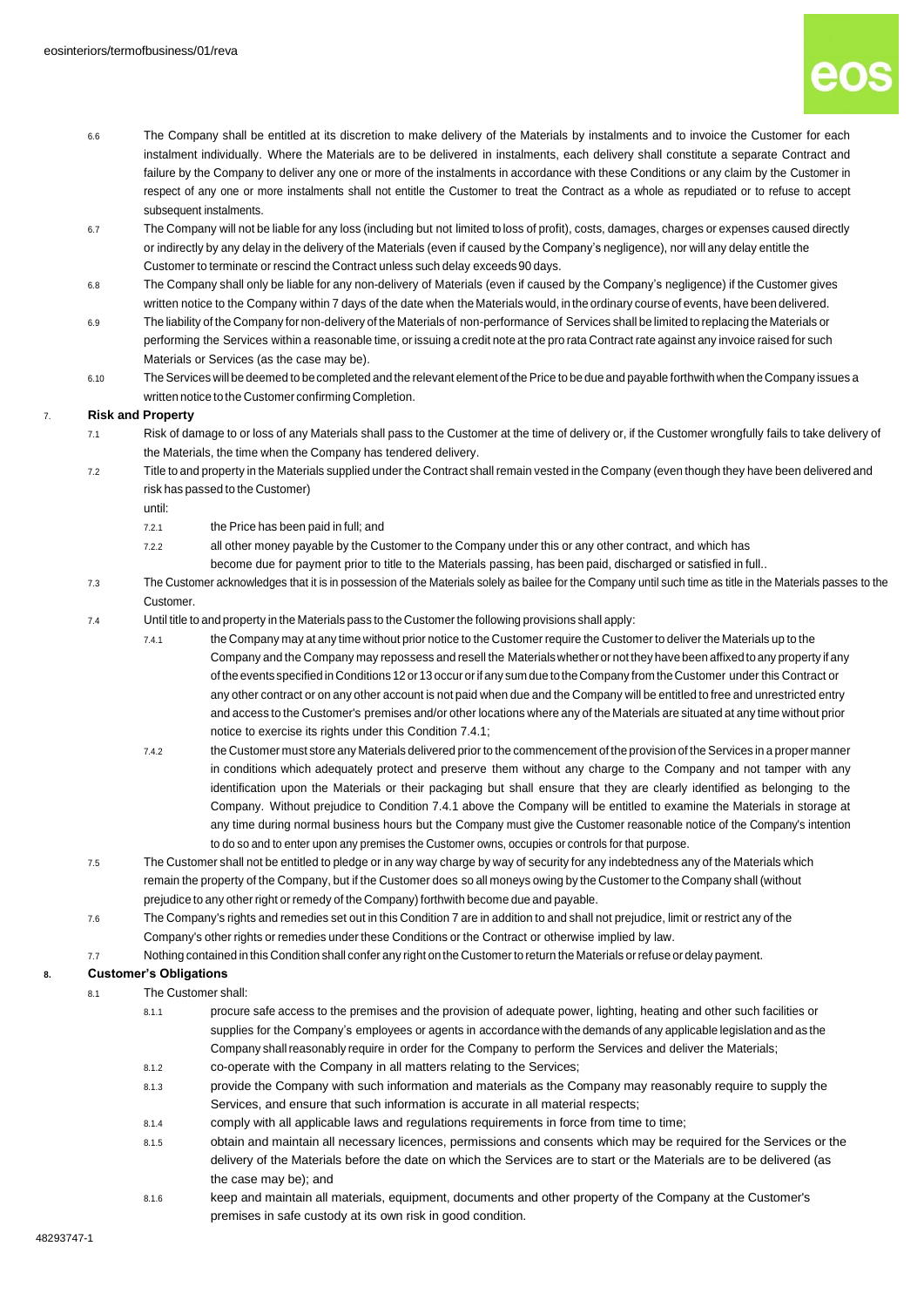- 8.2 If the Company's performance of any of its obligations under the Contract is prevented or delayed by any act or omission by the Customer or its representatives or failure by the Customer to perform any relevant obligation, then:
	- 8.2.1 without limiting the Company's other rights and remedies the Company may suspend performance of the Contract until the Customer remedies the default;
	- 8.2.2 the Company will not be liable for any costs, loss or damage incurred by the Customer as a direct or indirect result of the Company's failure or delay to perform any of its obligations which it is prevented or delayed from performing, or the performance of which the Company has suspended; and
	- 8.2.3 the Customer will reimburse the Company on written demand for any costs, expenses, loss or damage incurred by the Company as a direct or indirect result of the Customer's default.

### 9. **Warranties**

- 9.1 Subject to the Condition 9.4 below the Company warrants that:
	- 9.1.1 the Materials supplied will be[of satisfactory quality (within the meaning of the Sale of Goods Act 1979) and] fit for any purpose explicitly made known to the Company and the Services shall be provided or carried out with reasonable care and skill;
	- 9.1.2 [the Materials and the Services will conform in all material respects with any applicable Specification]
	- 9.1.3 all relevant Health and Safety legislation and requirements together with the Construction (Design and Management) Regulations currently in force will be complied with during the provision of the Services.
- 9.1.4 [it holds the Public Liability and Professional Indemnity Insurance necessary to undertake Services of the kind dealt with in the Contract.] 9.2 The above warranties are given by the Company subject to the following conditions:
	- 9.2.1 the Company shall be under no liability in respect of any defect in the Materials or Services arising from any Specifications supplied or approved by the Customer;
		- 9.2.2 the Materials or Services differ from their Specification as a result of changes made to ensure they comply with applicable statutory or regulatory standards;
		- 9.2.3 the Company shall be under no liability in respect of any defect arising from fair wear and tear, willful damage or negligence (other than by the Company), abnormal working conditions, failure to follow the Company's instructions (whether oral or in writing), misuse or alteration or repair without the Company's approval;
		- 9.2.4 the Company shall be under no liability under the above warranty (or any other warranty, condition or guarantee) if the Price has not been paid in full;
		- 9.2.5 the above warranty does not extend to Materials which have not been manufactured by the Company, in respect of which the Customer shall only be entitled to the benefit of any such warranty or guarantee as is given by the manufacturer to the Company.
- 9.3 Condition 8.1 shall not apply unless the Customer:
	- 9.3.1 notifies the Company in Writing of the alleged defect within 7 days of the time when the Customer discovers or ought to have discovered the defect and in any event within 12 months of Completion; and
	- 9.3.2 affords the Company reasonable opportunity to inspect the defect including allowing the Company access to the Customer's premise for inspection, examination and testing to be conducted, or in the case of defective Materials, promptly returning the items to the Company if requested to do so.
- 9.4 Where any valid claim in respect of the Materials or Services is notified to the Company in accordance with these Conditions, the Company shall be entitled to carry out such repairs or remedial work as it considers necessary free of charge or, at the Company's sole discretion, refund to the Customer the Price (or a proportionate part of the Price), but the Company shall have no further liability to the Customer.
- 9.5 Subject as expressly provided in these Conditions, all warranties, conditions or otherterms implied by statute or common law are excluded to the fullest extent permitted by law.

# 10. **Liability**

- 10.1 Nothing in this Condition 9 shall exclude or limit the liability of either party for death or personal injury caused by its negligence or for fraud or fraudulent misrepresentation, or for any other liability that cannot be limited or excluded by law.
- 10.2 Subject to condition 9.1, the Company shall not in any circumstances be liable to the Customer, whether in contract, tort (including negligence), breach of statutory duty, or otherwise, for any loss of profit or other economic loss, loss of anticipated savings, loss of goodwill, loss of business or loss of data (in each case whether direct, indirect or consequential), or any indirect or consequential loss arising under or in connection with the Contract.
- 10.3 Subject to Condition 9.1, the Company's aggregate liability in respect of all other losses arising under or in connection with the Contract, whether in contract, tort (including negligence), breach of statutory duty, or otherwise, shall in no circumstances exceed the lower of the Price or £2,000,000.

# 11. **Force Majeure**

- 11.1 The Company shall not be liable to the Customer or be deemed to be in breach of the Contract by reason of any delay in performing, or any failure to perform, any of the Company's obligations under the Contract, if the delay or failure was due to any cause beyond the Company's reasonable control. Without prejudice to the generality of the foregoing, the following shall be regarded as causes beyond the Company's reasonable control:
	- 11.1.1 Act of God, explosion, flood, tempest, fire or accident;
	- 11.1.2 war orthreat of war, act of terrorism, sabotage, insurrection, civil disturbance orrequisition;
	- 11.1.3 acts, restrictions, regulations, bye-laws, prohibitions or measures of any kind on the part of the governmental, parliamentary or local authority;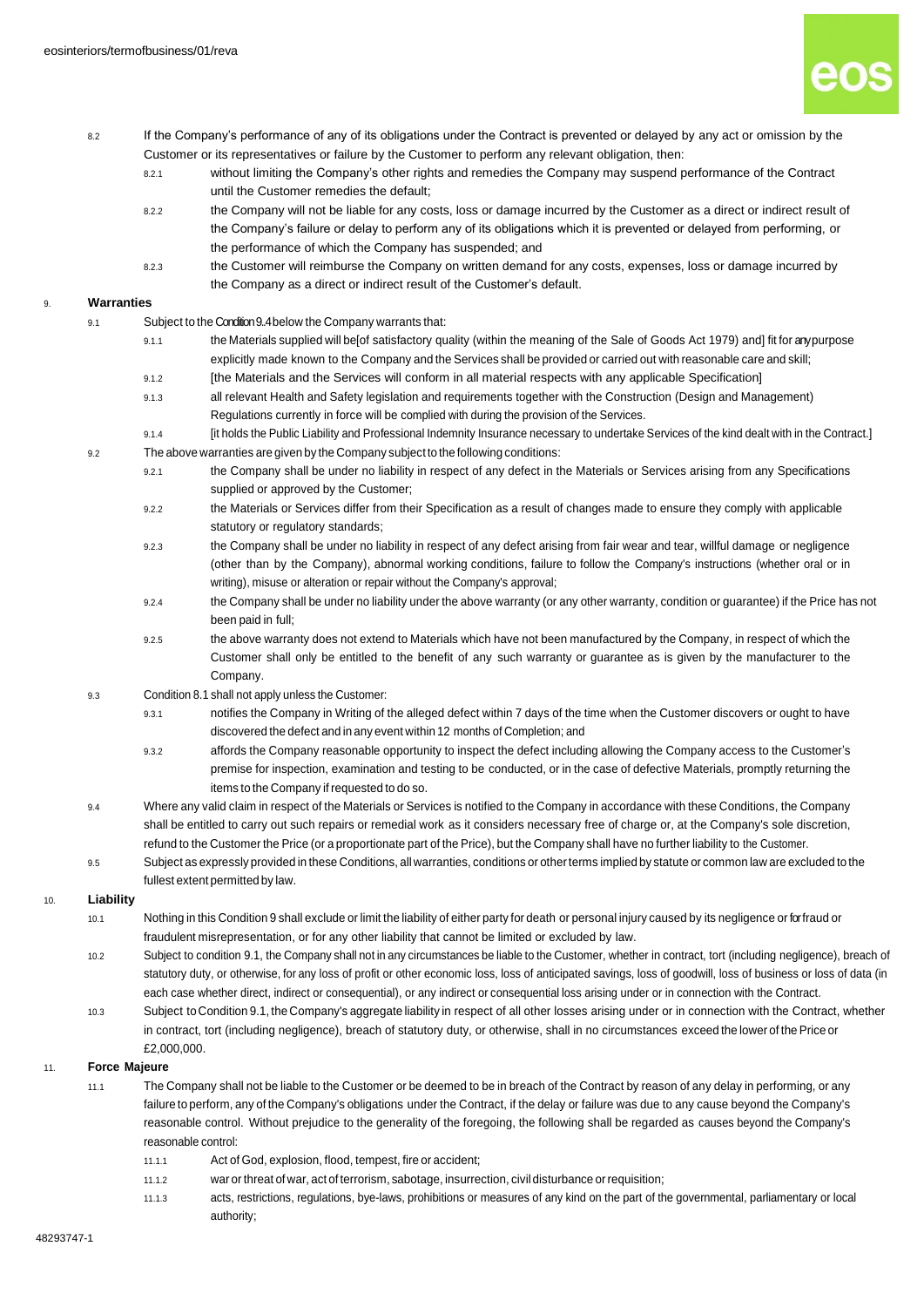- 11.1.4 import or export regulations or embargoes;
- 11.1.5 strikes, lock-outs or otherindustrial actions ortrade disputes (whetherinvolving employees of theCompany or of athird party);
- 11.1.6 difficulties in obtaining raw materials, labour, fuel, parts or machinery;
- 11.1.7 power failure or breakdown in machinery.

### 12. **Termination**

- 12.1 The Company may, as it thinks fit, (without prejudice to any other rights or remedies it may have against the Customer) immediately suspend further performance of the Contract or cancel any outstanding provision of the Services or delivery of the Materials or stop any Materials in transit or by notice in Writing to the Customer terminate the Contract without liability to the Customer if:
	- 12.1.1 the Customer commits a material breach of any of its obligations underthe Contract which is incapable of remedy;
	- 12.1.2 the Customer fails to remedy a breach of its obligations under the Contract which is capable of remedy within 7 days of receiving written notice from the Company requiring it to do so, or persists in any breach of any of its obligations under the Contract after having been requested in Writing by the Company to desist from such breach within a period of 14 days;
	- 12.1.3 any sum payable under the Contract is not paid within 7 days of its due date;
	- 12.1.4 the Customer is subject to an Insolvency Event (as defined in Condition 13).
- 12.2 Notwithstanding any termination or suspension in accordance with Condition 12.1 (and without prejudice to any other rights or remedies which the Company may have against the Customer) the Customer shall pay the Company for all Materials delivered, Services performed, and the value any work in progress on any Contract as determined by the Company acting reasonably, up to and including the date of suspension or termination.

### 13. **Insolvency of Customer**

- 13.1 An "**Insolvency Event**" means any of the following:
	- 13.1.1 the Customer makes any voluntary arrangement with its creditors; or
	- 13.1.2 any step is taken in relation to the Customer's bankruptcy, administration, liquidation or insolvency(otherwise than for the purposes of amalgamation or reconstruction); or
	- 13.1.3 an encumbrancer takes possession, or a receiveris appointed, of any of the property or assets of the Customer; or
	- 13.1.4 the Customer suspends or threatens to suspend the payment of its debts;
	- 13.1.5 the Customer ceases, or threatens to cease, to carry on business; or
	- 13.1.6 any event occurs which has an effect equivalent or similar to any of the foregoing in any other jurisdiction; or
	- 13.1.7 the Company reasonably apprehends that any of the events mentioned above is about to occur in relation to the Customer and notifies the Customer accordingly.
- 13.2 If an Insolvency Event occurs then, without prejudice to any other right or remedy available to the Company (including but not limited to the rights in Condition 12), the price for any Services provided and Materials delivered but not paid for shall become immediately due and payable notwithstanding any previous agreement or arrangement to the contrary.

# 14. **Intellectual PropertyRights**

- 14.1 The Company is the sole and exclusive owner of the Intellectual Property in all Drawings and Specifications produced by the Company in connection with the Contract.
- 14.2 The Contract is not an agreement to assign the Intellectual Property in the Drawings or Specifications to the Customer.
- 14.3 The Company warrants that any andall the IntellectualProperty rights subsisting in or used in connection withtheServices are the sole property of the Company or it has the right to use them.

## 15. **Dispute Resolution**

- 15.1 Any dispute relating to a defect arising under orin connection with these Conditions orthe Contract shall first be dealt with in accordance with the procedure outlined in Condition 9.3.
- 15.2 If the Customer remains unsatisfied with the response under Condition 15.1 or the dispute arises more than 1 year after Completion or relates to some matter other than the quality of the Materials or Services, the Customer shall complain in writing (**"Complaint"**) to the Managing Director of the Company whereupon both parties shall use their reasonable endeavors to resolve the dispute within 3 months of the receipt of theComplaint.

### 16. **Subcontracting, Assignment and Third Party Rights**

- 16.1 The Customer shall not be entitled to assign, charge, subcontract or transfer the Contract or any part of it without the prior written consent of the Company. The Company may assign, charge, subcontract or transfer the Contract or any part of it to any person.
- 16.2 The Contracts (Rights of Third Parties) Act 1999 shall not apply to the Contract and no third party shall have the benefit of orthe right to enforce these Conditions.

### 17. **General**

- 17.1 Nothing in the Contract shall create, or be deemed to create a partnership or joint venture or relationship of employer and employee or principal and agent between the parties.
- 17.2 Neither party shall reveal to any third party any Confidential Information relating to the other party which they obtain during the performance of the Contract, except to those of its employees, agents and subcontractors who need to know it for the purpose of discharging the receiving party's obligations under the Contract, or as is required to be disclosed by law, any governmental or regulatory authority or by a court of competent jurisdiction..
- 17.3 Any notice required or permitted to be given by either party to the other under these Conditions shall be in writing addressed to that other party at its registered office or principal place of business or such other address as may at the relevant time have been notified pursuant to this provision to the party giving the notice.